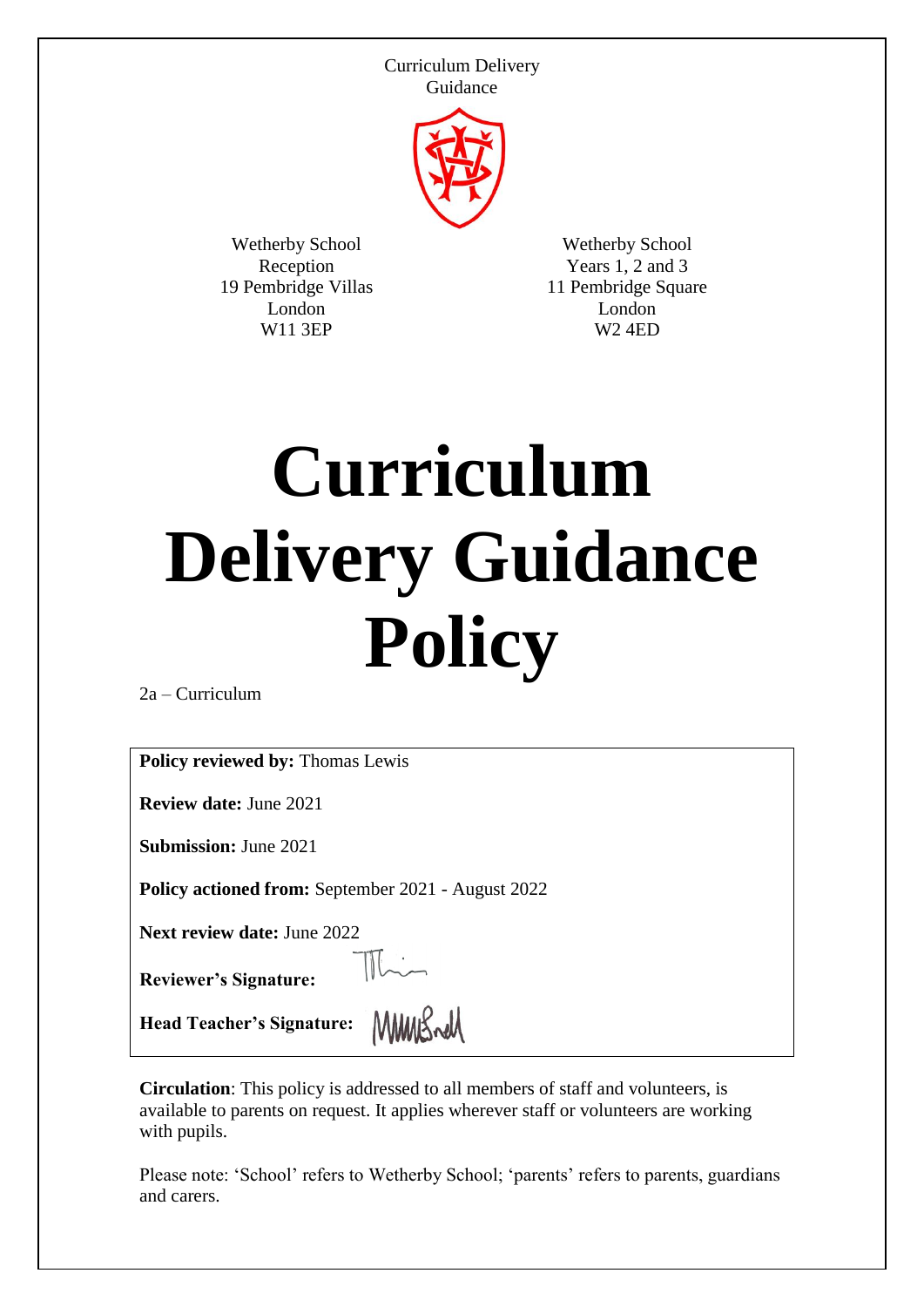

# **Wetherby School**

# **Curriculum Delivery Guidance**

## **Curriculum Aims**

- To provide a curriculum which is broad, balanced, relevant and purposeful
- To build on pupils' prior experiences, skills, knowledge and understanding
- To strive for our pupils and staff to experience and demonstrate continuous development, both socially and academically
- To create and deliver a curriculum which is dynamic and flexible to changing needs
- To provide stimulating learning environments
- To provide opportunities for pupils to celebrate success and achievement
- To make explicit what is taught and how the intended teaching and learning will take place
- To gather, through a range of assessment practices, information that is sufficiently comprehensive to enable the progress and achievement of pupils to be evaluated
- To identify, on the basis of good quality assessment information, individual pupils, groups of pupils and aspects of the curriculum that require particular attention
- To develop and implement teaching and learning strategies to address the needs of pupils and aspects of the curriculum identified above
- To ensure provision for equal opportunities, cultural diversity and religious education
- To acknowledge and note that learning experiences occur 'outside' of school and to recognise that parents and carers are key partners in recording and informing of these (educators and partners)
- To ensure that the pupils' spiritual, moral, social and cultural development is given strong emphasis

# **Planning and Preparation**

Planning is a collective responsibility taking into account staff expertise, subject knowledge and experience. Effective teaching and learning outcomes require adequate teacher planning and preparation.

The basics of effective planning and preparation are:

- Good routines
- Appropriate organisation of lessons and equipment
- Pre-planned, sequenced activities
- Co-operation and collaboration

Planning and preparation must:

- Set learning intentions for pupils
- Reflect school policies and the curriculum statement
- Incorporate cross curricular links where possible
- Suit the individual's teaching style and pupils' learning styles
- Provide a balance of individual, paired and group activities
- Be flexible and ongoing
- Cater for the needs of all pupils
- Cover yearly, termly and weekly time frames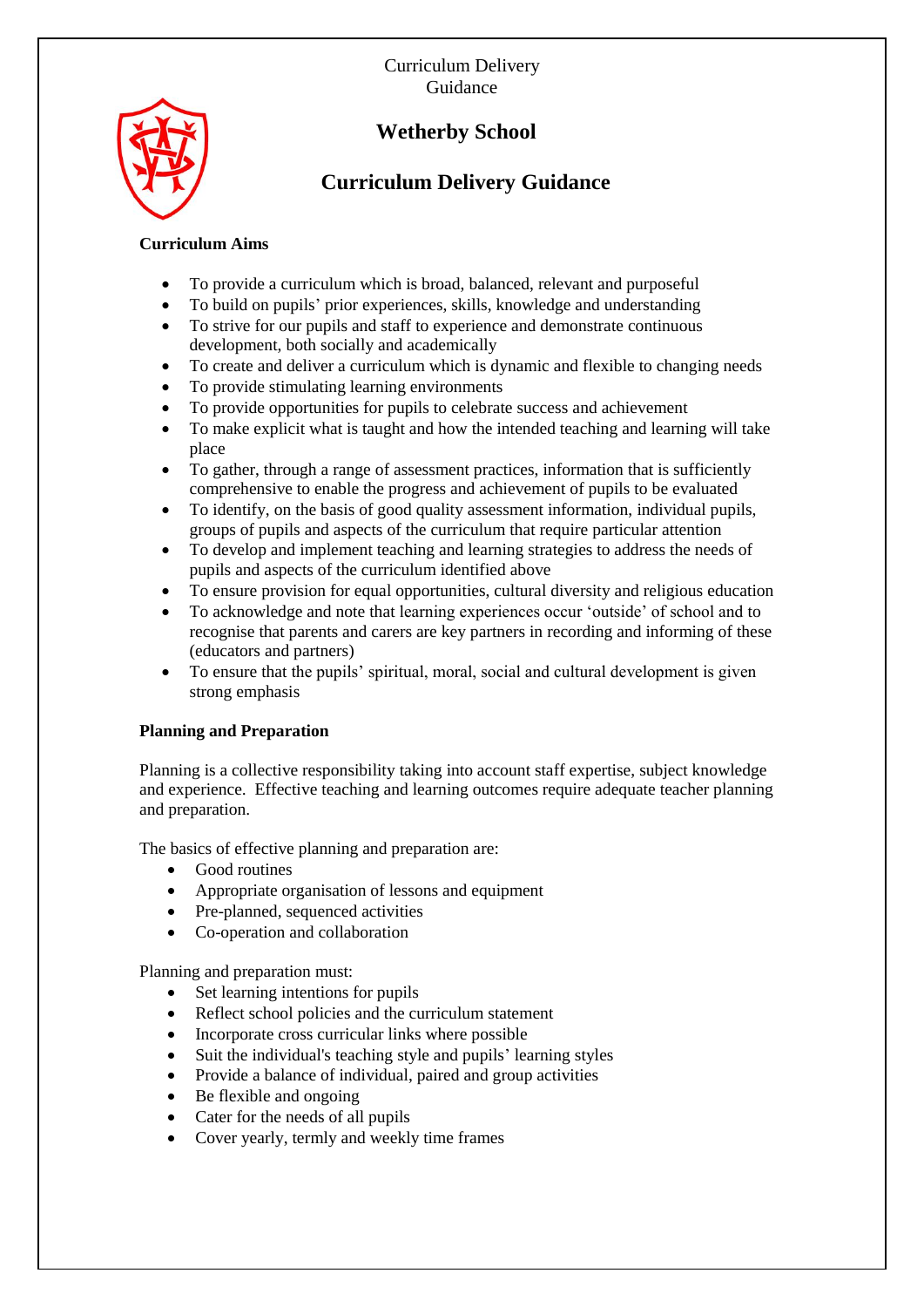The Reception year group are exempt from the learning and development requirements of the Early Years Foundation Stage. This decision arose out of a desire to develop and implement a personalised curriculum that was challenging to boys of all abilities and flexible enough to accommodate a necessity to be responsive to boys' skills and interests rather than limiting them to an age-restrictive curriculum.

The Reception curriculum covers three 'general' and five 'specific' areas of learning. Pupils are also prepared for the transition into Year 1 and beyond where we use the Wetherby School scheme of work as the basis for our curriculum planning. We have adapted the National Curriculum scheme and London Day School requirements to the specific circumstances of our school.

| <b>NC Year</b> | <b>Key Stage</b>  |            |                        |
|----------------|-------------------|------------|------------------------|
| Reception      | Foundation (EYFS) |            | <b>Wetherby School</b> |
| Year 1         | KS 1              | <b>LDS</b> |                        |
| Year $2^*$     |                   | $7 & 8 +$  |                        |
| Year $3*$      | KS <sub>2</sub>   |            |                        |
|                |                   |            |                        |

**\*** Denotes exit points (7 and 8+)

We plan all topics so that they build upon prior learning. Pupils of all abilities have the opportunity to develop their skills and knowledge in each unit and, through planned progression built into the scheme of work, we offer them an increasing challenge as they move up the school.

Curriculum planning is in three phases (long-term, medium-term and short-term). Our longterm plan maps the topics studied in each term during each year group. The subject leader sets this out in conjunction with Assistant Head (Academic) and subject teachers. In as many cases as possible we will combine study with work in other subject areas, incorporating cross curricular links.

Medium-term plans follow the Wetherby School scheme of work and give details of each unit, listing specific learning objectives for each unit of work (either half or full term). These are reviewed regularly by the subject leader and Assistant Head (Academic) to ensure that pupils have complete coverage of the curriculum without repeating topics. Medium term plans must be edited and kept up to date by the subject teachers as they make changes.

Short-term planning is carried out collaboratively at each year level by the individual teachers. This incorporates specific objectives, lesson-plans, cross-curricular links, assessment information and resources. Collaborative planning is encouraged if more than one teacher in a year group teaches the subject. Medium term plans should be edited to incorporate any changes made to the concept taught.

| <b>Planning Stage</b> | <b>Overview</b>       |  |
|-----------------------|-----------------------|--|
| Long term             | Topics covered        |  |
|                       |                       |  |
| Medium term           | Lesson topics covered |  |
|                       |                       |  |
| Short term            | Learning objectives   |  |
|                       | Lesson outlines       |  |
|                       | Resources             |  |
|                       | Assessment details    |  |

Planning is reviewed and evaluated on a half termly basis. This is found at the end of the short term planning documentation. The evaluations offer guidance for future planning.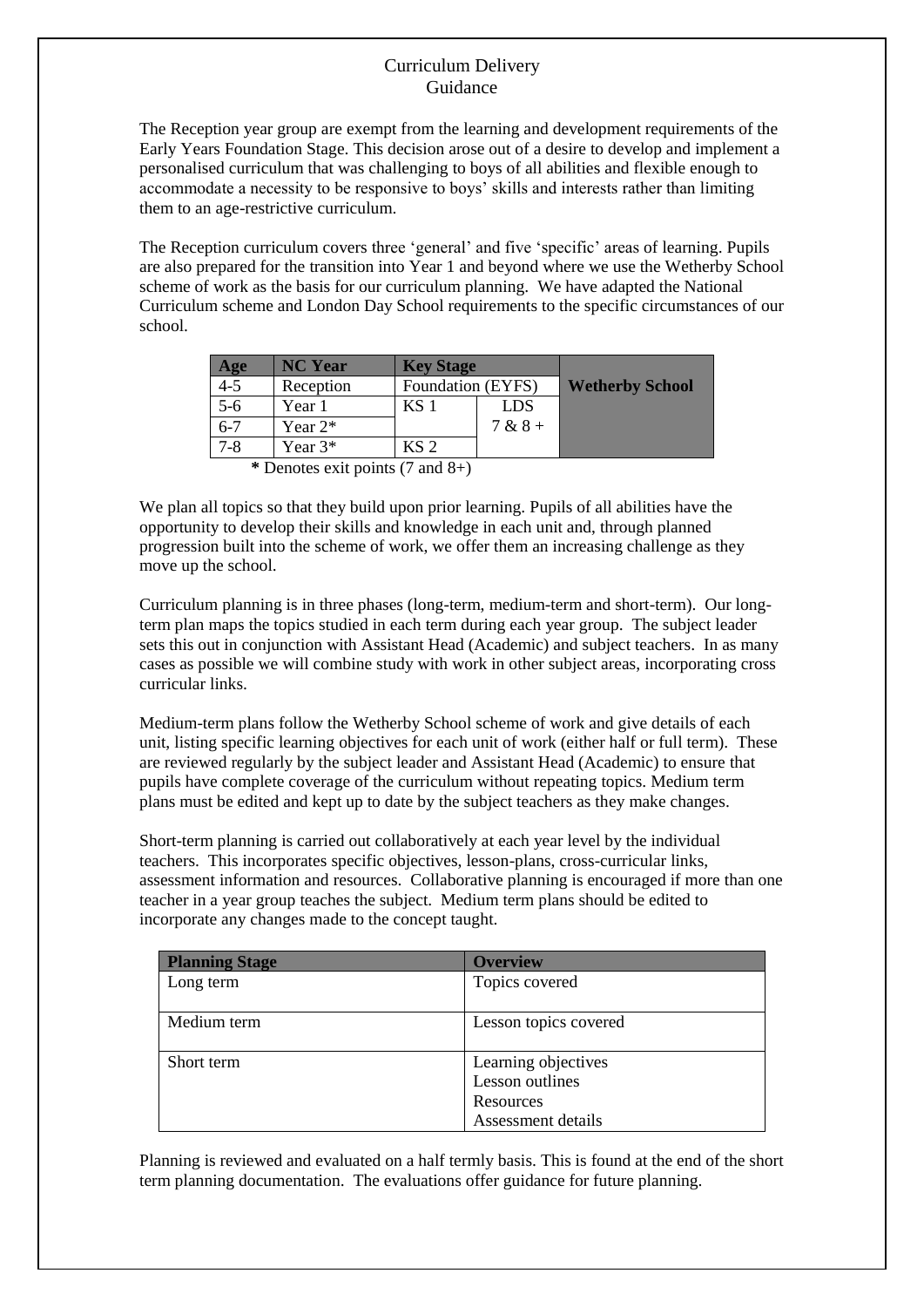Planning is kept centrally on the staff shared area. Teachers are expected to keep individual copies of plans, and often discuss improvements with other teachers on an informal basis.

As well as learning intentions and assessment needs, all teachers are expected to take into account the following considerations in the planning and delivery of subject content in order to best meet the needs of those pupils in their classes.

#### *Different methods of delivery*

 Lessons take into account a range of learning opportunities and outcomes for all children throughout a unit of work. This will ensure challenge, support and progression is present for all pupils.

*Cross curricular links*

We recognise that children engage in a multitude of subjects during any given day. Staff will endeavour to avoid teaching subjects in isolation. With this in mind, when planning lessons other subject areas will be acknowledged.

*Technology*

 Pupils will be exposed to and develop the skills required to confidently access and utilise different means of technology in lessons. It is expected staff will utilise technology in the delivery of lessons to enhance teaching and learning.

*Address individual needs*

 The individual needs of all pupils are considered and particular attention paid to those who have been identified as having special requirements. We recognise those identified on the Special Education Needs or Learning Enrichment registers as requiring particular attention.

*Utilise different environments* 

 Although the space is limited at Wetherby School, an effort to incorporate different environments into lessons is made, where possible.

*Inspiration* 

 All staff members strive to inspire those within their classrooms and encourage inquisitiveness and the development of lifelong learners.

#### **Record keeping**

All teachers should keep detailed records of their work with the class and of individual children's activities and progress. The school has a policy for monitoring and assessing children's progress, it must be adhered to. Other records are left to the teacher's professional discretion.

Refer to: Wetherby School Monitoring and Assessment Policy & Wetherby School Assessment for Learning Policy

#### **Marking**

No pupil should be set work that is not marked or acknowledged by the teacher. This does not mean that the teacher has to edit a pupil's work for them. Preferably work is marked during a learning conversation or conference *with* the pupil as part of the formative assessment process. This cannot always be the case. In these instances, there needs to be a comment or response (feedback) to the pupil relating to the content produced, the agreed success criteria, achievements made, next step learning as well as positive comments or praise where appropriate. It is important to identify what can be improved and how the pupil may take their next learning steps towards that improvement.

Refer to: Wetherby School Marking Policy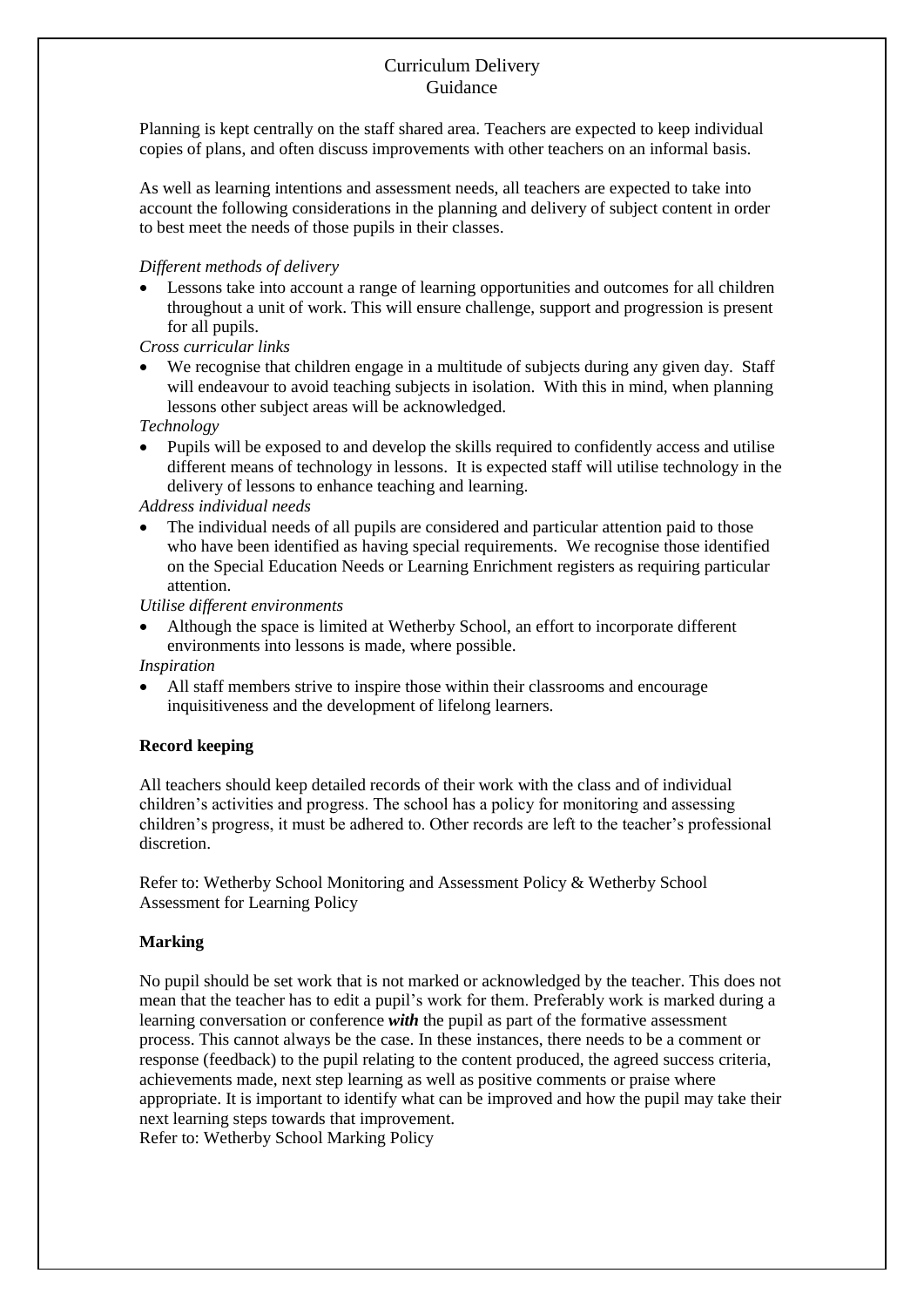#### **Display**

Displays in the classroom should be used to create an attractive and stimulating environment. The work displayed should be of a high standard and use a variety of media and should be regularly changed. It should include work on different aspects of the curriculum and reflect individual children's efforts as well as abilities.

#### **Resources**

Materials in all areas should be well organised, of good quality, clean, tidy, attractive, accessible and clearly labelled. Whenever possible, materials should be near the appropriate working area. Stocks should be regularly replenished.

The effective implementation of the curriculum calls for a wide range of equipment to be used and it is not always necessary for these items to be stored in classrooms as a central store may be more appropriate. This includes a selection of published material, reference books, resource files, course information and large practical equipment.

The school library and class libraries have a selection of books covering a range of topics and genres.

It is important that equipment borrowed from such sources, resource areas and other classrooms is promptly returned in good condition.

Each classroom has supplies of appropriate equipment. Any missing, damaged or dangerous items and any shortfalls should be reported to the subject leader.

Main resources can be found in the following:

- Maths 1<sup>st</sup> floor cupboard and 2<sup>nd</sup> floor staff workroom)
- English  $(2<sup>nd</sup>$  floor staff workroom)
- Reading books (Lower ground floor and first floor Wellbeing hub)
- Science equipment (Intervention Room)
- $\bullet$  Integrated Curriculum ( $2<sup>nd</sup>$  Floor cupboard)
- Religious Education equipment (1<sup>st</sup> floor staff workroom)
- PE equipment (Back sheds)
- Other subject resources (2<sup>nd</sup> floor staff workroom)
- Computers (Classrooms on each floor)

#### **Homework**

We consider homework to be an important aspect of the curriculum at Wetherby School. It is a useful tool for reinforcing work being studied in class and provides an important and regular link between home and school.

Reading provides the basis of most expected homework. Pupils will take home reading material each evening with the expectation being that they will read aloud for a set time. This will be recorded with a comment in their reading log, providing a link between home and school.

Homework set will be no more than half an hour in total. Homework expectations differ for each year group with a greater emphasis placed on homework for pupils in Year 2 and Year 3. Year group timetables should be referred to for specifics.

"Weekend Explorers" activities are offered as an optional addition to more formal tasks. These incorporate practical, exploratory and oral activities consolidating children's learning at home.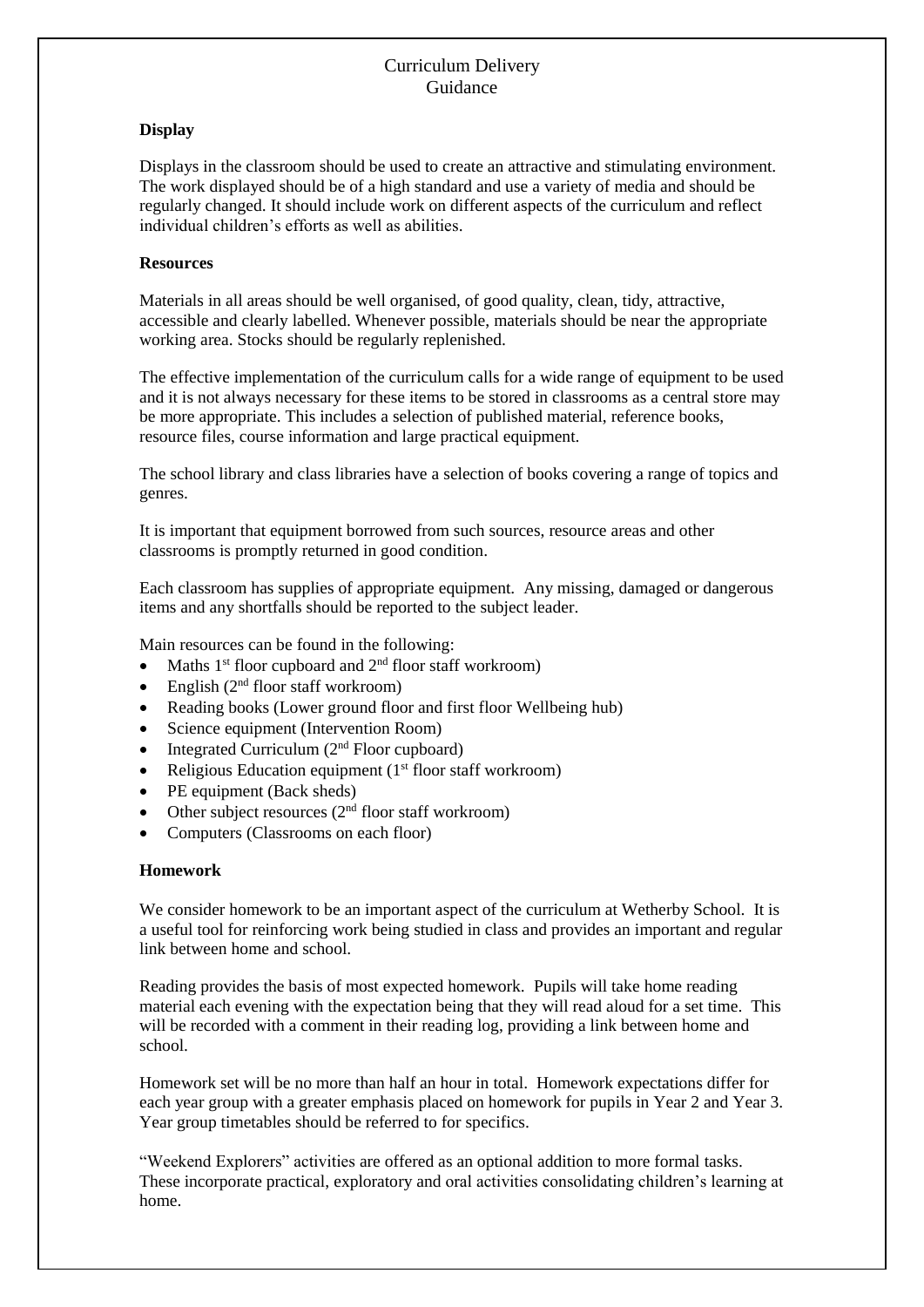Refer to: Wetherby School Homework Policy

#### **Head of Learning Support**

Wetherby School has a trained Head of Learning Support.

The role of the Head of Learning Support is to support staff in identifying pupils' difficulties and planning teaching strategies, to liaise with parents and outside agencies, to co-ordinate extra help that may be required and to offer support to individuals and small groups. We work closely with specialists and professional agencies to ensure pupils' needs are met.

Pupils receiving some differentiated class work and whose progress is being monitored closely by the class teacher and Head of Learning Support are said to be on Wave 2. Pupils on the SEN register are on Wave 3. The rest of the school who are automatically receiving high quality classroom teaching are on Wave 1. The current list of pupils on Wave 2 or 3 is accessible on the school server. There is also a spreadsheet which specifics all the reasonable adjustments that we make for the pupils in the school.

Refer to: Wetherby School SENDA policy

#### **Learning Enrichment**

At Wetherby School we believe that able and exceptionally able pupils need to be identified and educated in a manner that keeps them fully engaged in the learning process. Pupils who are identified as 'exceptionally able' at the beginning of each year are monitored and encouraged to partake in additional enrichment and extension activities throughout the year. For those with specific talents in arts based subjects, a number of extra-curricular activities are provided and these pupils are encouraged to partake.

Refer to: Wetherby Learning Enrichment Policy

#### **Staff Development**

Various staff development sessions take place at Wetherby School both internally and externally. These include:

- Internal INSET sessions (twilight and start / end of term)
- Alpha Plus forums
- Courses run by external companies and organisations
- Regular appraisals
- Informal peer observations
- Mentoring of new staff.

Subject leaders are expected to brief staff on new methodology and advancements in their areas of specialisation.

The Assistant Head (Academic) will aid staff with locating and attending specific courses. Staff members should also be proactive in this process.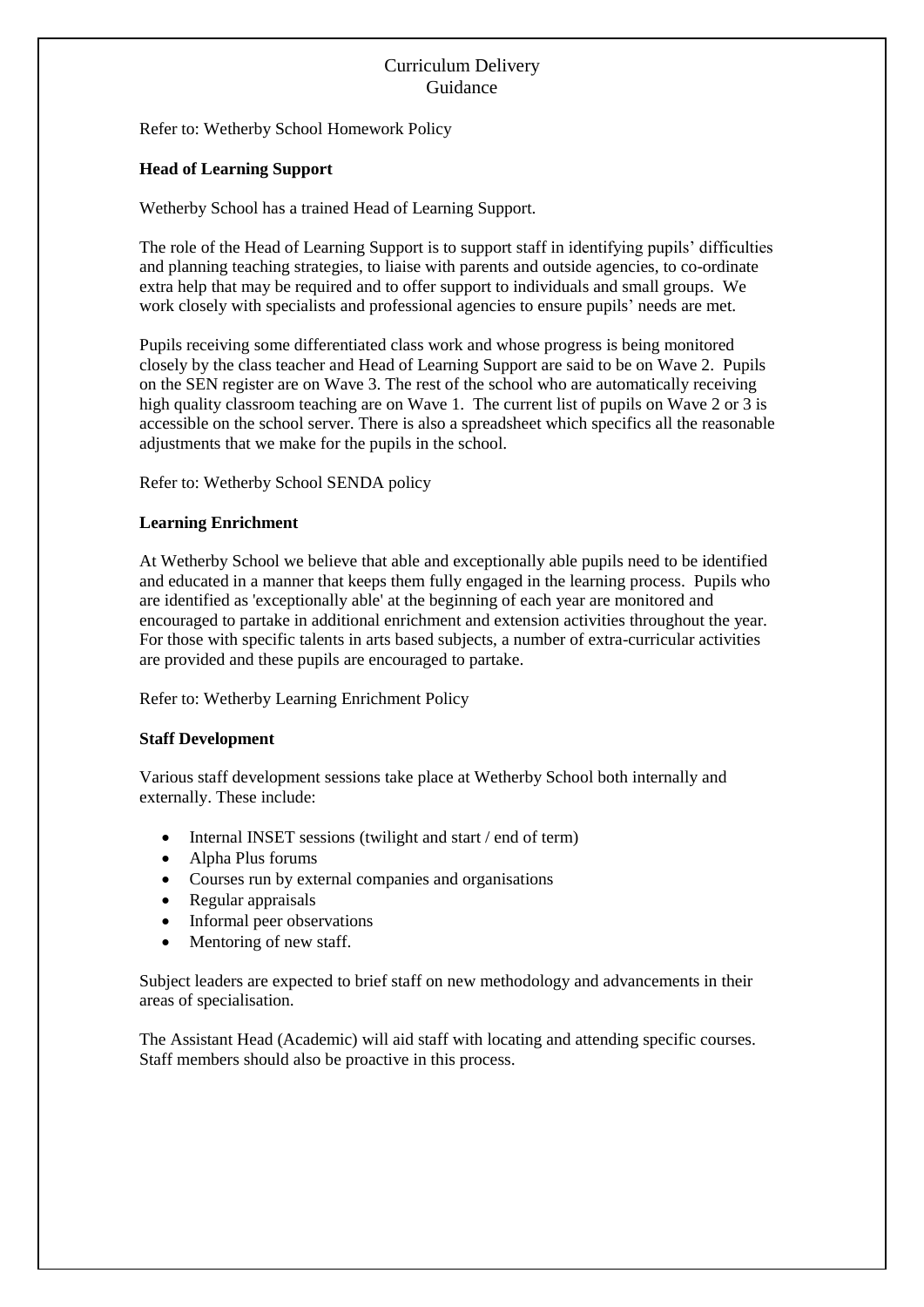#### **Subject leaders**

Monitoring of the standards of pupils' work and of the quality of teaching in individual subjects is the primary responsibility of the subject leader. Other responsibilities include:

- Providing the strategic lead and direction for the subject in the school
- Supporting colleagues in planning, teaching and assessing the subject
- Being informed about current developments in the subject
- Identifying and evaluating strengths and weaknesses in the subject and indicating areas of focus for inclusion into the school development plan
- Lesson observations
- Providing an annual report to the Assistant Head (Academic)
- Reviewing unit targets and key skills for each year group on the topic assessment template for their subject area
- Analysing assessment documentation from the previous term pertinent to their subject area, discussing this with teachers and help to plan interventions/extensions where necessary
- Annually reviewing and updating the subject policy document

The subject leader is allocated a regular time allowance by the Headmaster to fulfil the management requirements of the subject.

Refer to: Subject Leaders Policy

# **This policy will be reviewed annually**